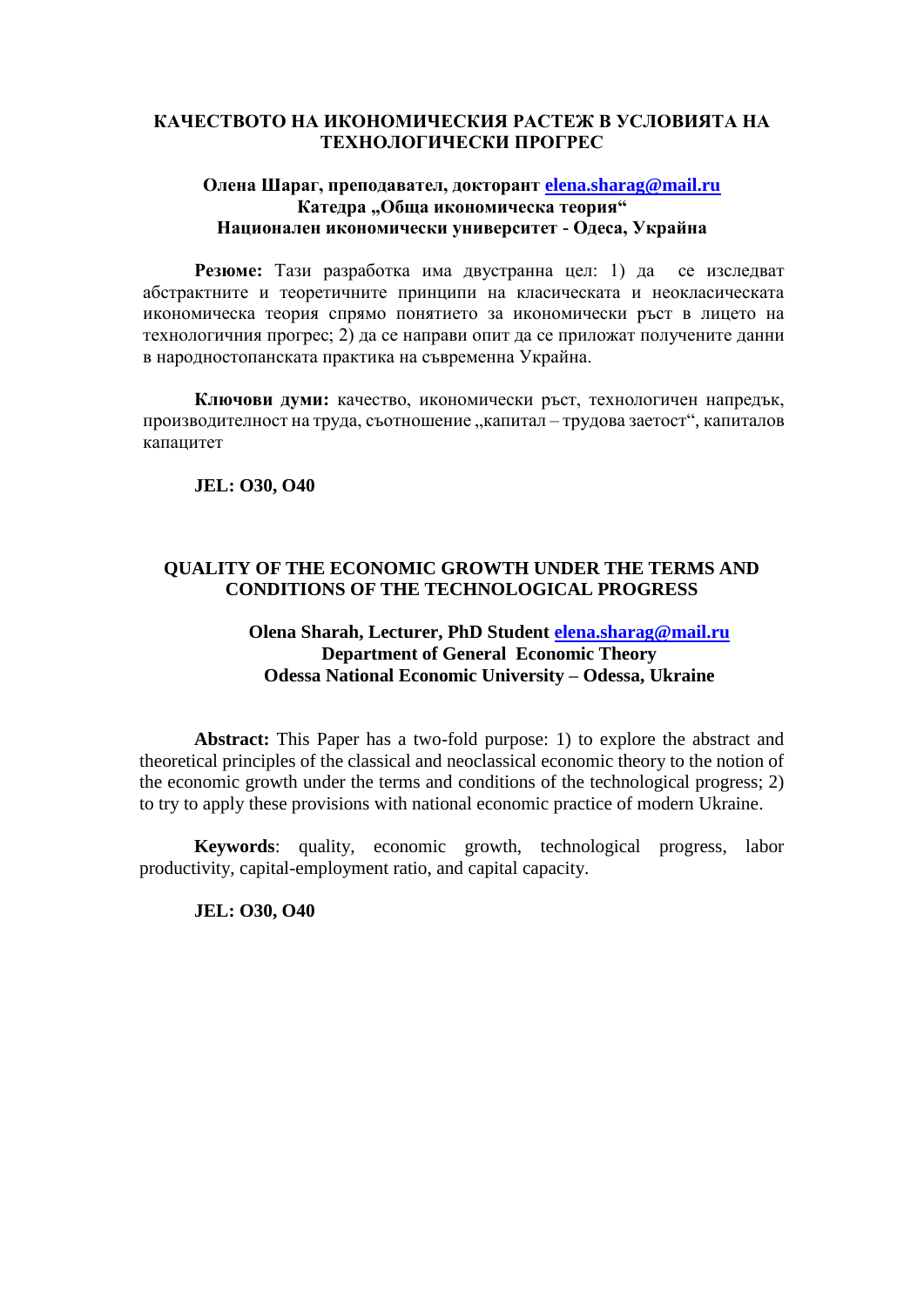# **КАЧЕСТВОТО НА ИКОНОМИЧЕСКИЯ РАСТЕЖ В УСЛОВИЯТА НА ТЕХНОЛОГИЧЕСКИ ПРОГРЕС**

### **Олена Шараг, преподавател, докторант [elena.sharag@mail.ru](mailto:elena.sharag@mail.ru)** Катедра "Обща икономическа теория" **Национален икономически университет - Одеса, Украйна**

#### *1. Introduction to the Study and Formulation of the Problem*

Problems of the economic growth quality have always been and still remain within the line of vision of the economic science.

The category of the economic growth quality itself reflects the specifics and target orientation of the process of expanded reproduction, its effectiveness at a given stage of economic development. The material basis for economic development is the rational use of the basic factors of production - labor and capital being at the disposal of the society. One of the main factors of qualitative changes in the economic system is a scientific and technological progress. That is it that has been recognized as the most important factor of economic development all over the world. "Scientific and technological progress, - noted V.I. Vernadsky, - this is the only process in the development of mankind, which, like time, is never interrupted and not back".<sup>1</sup>

Unfortunately, today Ukraine is faced with a significant reduction of the internal reproductive capacity, stipulated by the increase of the technological conservatism, low level of updating the material and technical base, a low level of investment in the development of the economy, low interest in the development of science and technology manufacturers, aggravation of the demographic situation and as a consequence - decrease in competitiveness in the global market. Such problems have a negative impact on potential capacities of the economic growth. The need to launch the economy on the path of positive growth and development provides the economic science with a problem of in-depth knowledge of the essence of the processes occurring in the economy today.

### *2. Theoretical Aspects of the Economic Growth Quality*

The predecessor of the theory of economic growth was the theory of reproduction, whose task was to examine the essential problem - motivation, resources, sources, subjects, and dynamics of the extended reproduction. In contrast thereof, the theory of economic growth is away from social and economic problematics, thus concentrating on the quantitative and functional relations and production increment rate.

Thus, starting from the ХVIII century the economic theory raised a question of the proportions of social reproduction, the maintenance of which is necessary for its smooth implementation. The first who attempted to answer the question was a French economist F. Kene, who introduced the theory of reproduction of social capital, as a system of quantitative relations under the conditions of the stationary economy without a technological progress.

<sup>1</sup> **Вернадский В.И.** Научная мысль как планетарное явление. – М.: Наука, 1991, С. 64.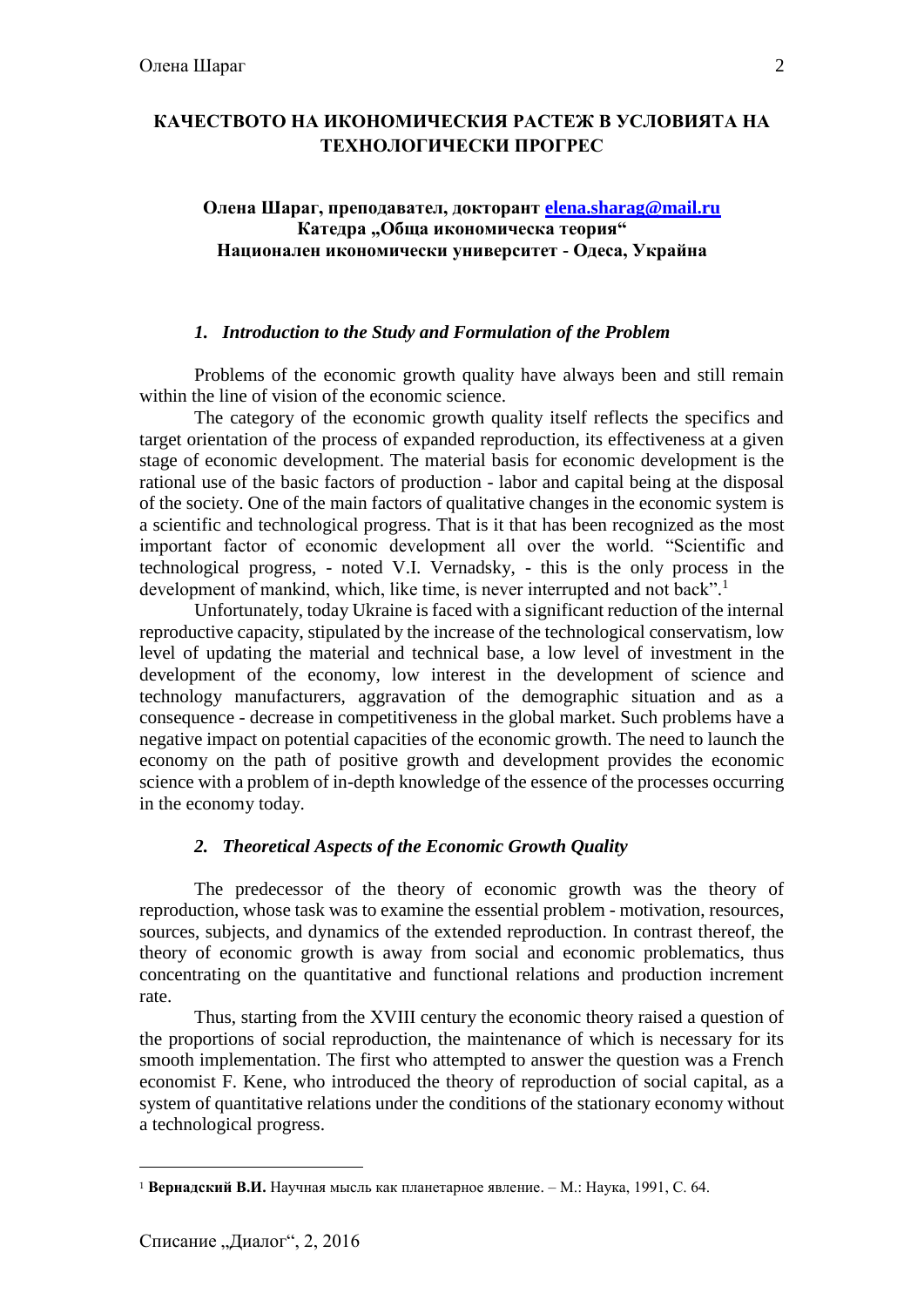However, since the beginning of the ХIХ century, the problem of reproduction of social capital takes on a different meaning. The attention of scientists is focused on changing the proportions of social reproduction under the influence of the technological progress. The first who formulated this problem in such a way was S. Sismondi. Then the authors (K.I. Rodbertus-Yagetsov, J.G. von Kіrhman), which consider social reproduction necessarily under the terms and conditions of the technological progress, come into controversy. Nevertheless, researchers have abstracted from the consumed fixed capital, identifying the reproduction with the volumes of the national income.

The theory of Karl Marx became a new stage in studying the social reproduction. Marx made an attempts analyze the internal relations between the parts of the annual product by cost and by natural and material form, showing their quantitative expression in his famous reproduction schemes by entering into the study missed by predecessors - the constant capital. The schemes showed what ratios are between the basic units of the economy (Unit I , producing investment goods and Unit II division, producing consumer goods) necessary for the continuous reproduction on an extended scale, i.e., for economic growth.

However, when considering the exchange between the basic units of social production Marx abstracts from technical progress (changes in the organic composition of the capital), noting thereby that "to implement the transition from simple to expanded reproduction, production of Unit I shall be able to create fewer elements of constant capital for Unit II, but in the same way more for Unit  $\Gamma$ <sup>2</sup>. Thus, from the point of view of the development line Marx continued the study of Kene, and the theory of growth continued the line which goes from Sismondi.

The followers of Marx, developing his theory of reproduction of social capital, included the technological progress in the study. Using different approaches in this case, they came to the same conclusion about the leading role of the unit of the economy producing investment goods and the need for its priority development in comparison with the unit producing consumer goods that is the conclusion -about increasing the share of capital goods in the annual product of the society.

Why did not Marx take into account the technological progress in the reproduction of schemes? As it follows from Marx's schemes we can make a conclusion that these schemes represent a phenomenon which in the modern economy has been called a neutral impact of technological progress on the cost of weight of the means in case of increasing their production and increase of productivity. Neutral technological progress means that labor productivity and capital shall be increased at the same time that is, innovation, and labor-saving, balanced with innovations that save capital. However, technological progress efficiency cannot be constant throughout the entire period of the machine production.

But the problem is that there is some inconsistency in the Marxist classical theory: on the one hand, Marx says that the rate of return shows the efficiency of the total capital, the degree of increase, on the other hand - if it is to grow at a faster pace the capital goods production (production of investment goods) and as a consequence of capital intensity - it tells about the decreasing production efficiency. That is, in fact, Marx did not consider the problem of the effectiveness and quality of the economic growth. There were some grounds - ontological: the technological progress of that time was largely capital intensive. The methodological basis of "neglect" of this problem was the problem itself, which was directly in front of the scientist: creation of a

 $\overline{a}$ 

<sup>2</sup> **Маркс, К. Енгельс, Ф**. Сочинения. М.: Политиздат, том 24. 1961. p. 565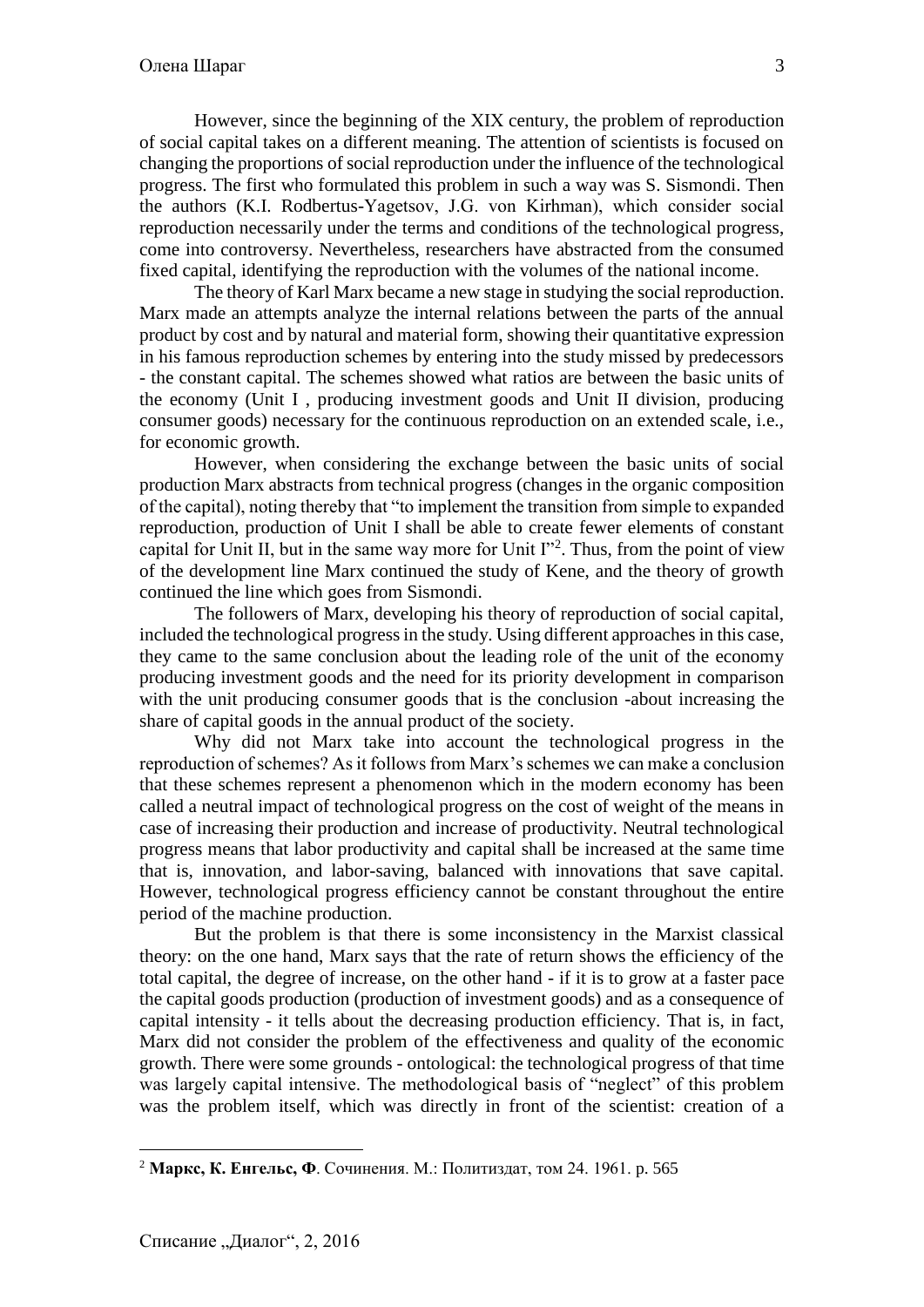comprehensive theoretical system of capitalism. Prior to solving the issue of the capital efficiency in general, it was necessary to reveal the essence, the nature of this system. Only then, in the process of the further ascent from the abstract to the concrete - to study the problems of more concrete levels of the theoretical system; Marx not only failed to solve that problem, but even did not put it.

A new impetus to the development of the theory of quality of the economic growth was given in the first half of the XX century. It was during this period when there was transition from the reproductive approach in understanding the economic growth to the functional and macro-economic, which in complete form was first presented in the works of J.M. Keynes and his followers and was further developed within the framework of the economic thought.

In presenting his theory, Keynes based on some assumptions. He considered all the economic processes within a short period, including in his model the main parameters, first of all, the capital stock was not changed in time that was ignored by the inflow of net investment. This statement is of course quite reasonable in case of considering the short-term period. However, investments not only create revenue but also expand the capital, that is, in the long term perspective, increase the resources that the society may dispose of. Production should be expanded so as to ensure the use of the emerged additional resources. Otherwise, there is excess capital, which in the future may discourage entry of new investments and, consequently, the growth of income and employment.

Keynes's concept is statistical by its nature, it determines the equilibrium level of income for a short-term period, which can then either increase, due to the inflow of net investment, or reduce due to the formation of idle productive capital, which negatively affects the investment. This approach was largely stipulated by the peculiarities of depressive economy of the 30s, when the problem of long-term economic growth and economic dynamism was not in the first place. That time it was important for Keynes to respond a more urgent question: how to get the economy out of the state of a cyclical decrease.

The situation was radically changed in the post-war period when although there were high rates of growth in some developed countries, but they were unstable, slight character, so the problem of economic dynamics reached the first place.

Solution of issues of economic dynamics became a challenge of the time and first who have accepted that challenge (late 40-ies.) were a British economist R. Harrod and an American economist E. Domar. Due to the proximity of their views a single model of growth of Harrod-Domar is sometimes spoken about.

A special feature of this approach is the use of Keynesian assumptions and methods of analysis of the economic situation in the short-term period for describing long-term tendencies.

In general, the model of Harrod-Domar is based on two assumptions: 1) increase of the national income is only a function of capital accumulation. Such important factors as technological progress and its economic characteristics that have a direct impact on the growth of capital productivity are ignored. Thus, the model of Harrod Domar is a one-factor model. It is supposed that the demand for capital with this capital intensity depends only on the rate of growth of the national income; 2) capital intensity does not depend on the ratio of the prices of production factors, and shall be determined only by the technical conditions of production.

The representatives of the neoclassical theory believe that social production is effective if the production volume of products is maximum possible using precisely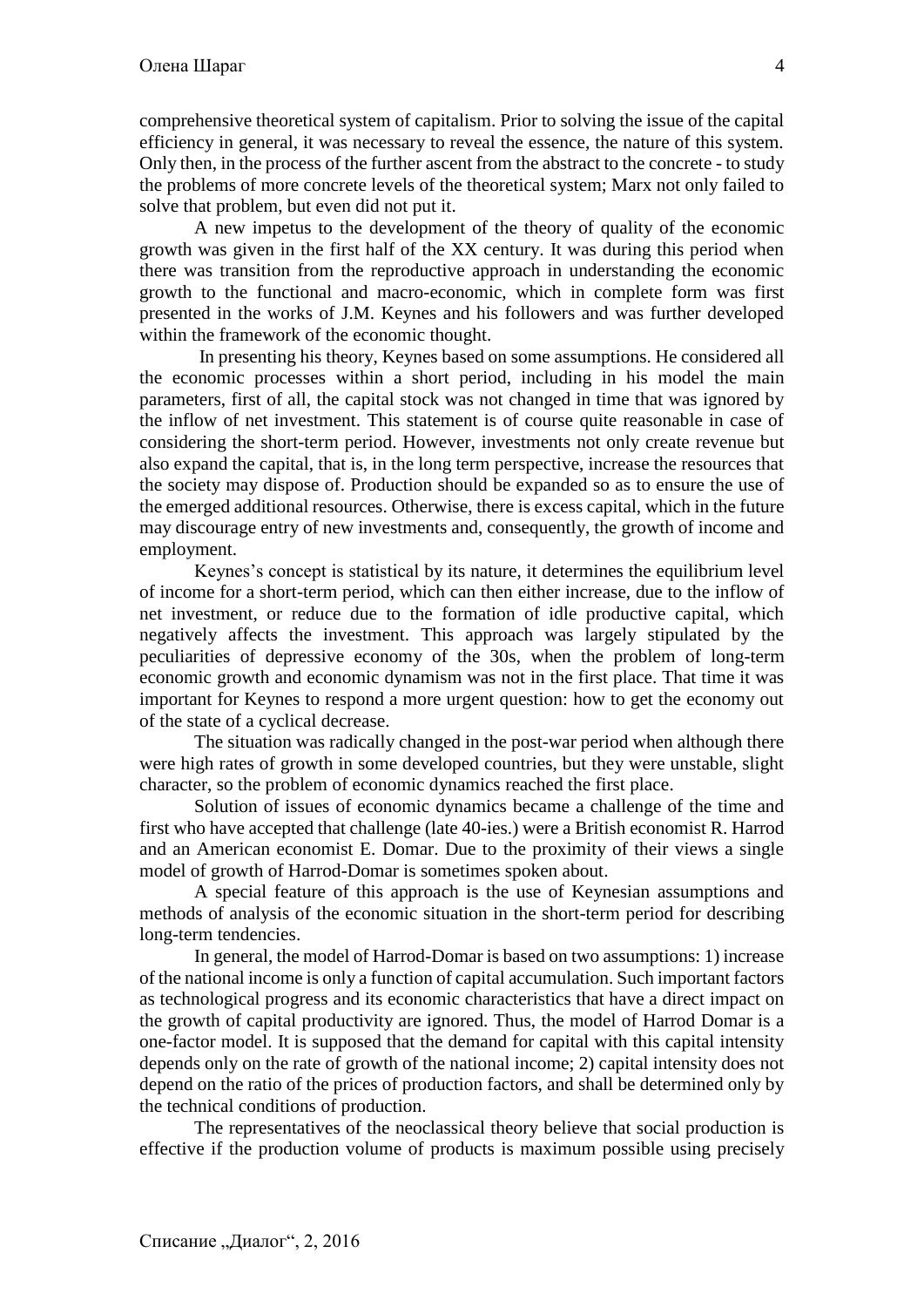Determination of the volume of production factors depends on their prices. As a result of the price changes for one or another factor the ration of these factors in the production changes. The preference is of course given to the cheaper factor of production.

Constantly changing economic conditions have pushed neoclassicists to take into account other production conditions, including the technological progress. In particular, the Dutch economist J. Tinbergen in 1937 in his " Econometric Approach to the Problems of the Business Cycle"<sup>4</sup> made an attempt for the first time to include a third factor of the exogenous nature - technical progress absolutely independent of the economic system in the production function, as increasing the impact of costs over time.

Further the neoclassical theory of production, being used for the analysis of macroeconomic problems was transformed into a growth theory. The essence itself of this transformation can be characterized as a transition from the problem of the determination of prices of production factors and justification of the existing income distribution system to the study of the macroeconomic growth factors. A significant role in the development of macroeconomic growth models based on the unit of production functions belongs to Nobel Prize winner Robert Solow. In 1956<sup>5</sup> he proposed a model that gave rise to the emergence of numerous studies on the basis of macro-economic production functions. The model of the economic growth of Solow the growth of total GDP is explained by the growth of employment, technological progress and capital accumulation. Scientific and technological progress in the Solow model is introduced as labor-saving; it increases the efficiency of capital use, but does not reduce the capital ratio during the growth of labor productivity.

Due to the fact from a great number of factors that affect the growth of the production volumes, it is almost impossible to isolate the impact of those directly related to the development of science and technology, in the majority of studies the socalled contribution of STP in the increase in the production volumes was identified with the overall effect caused by all factors except for labor and capital. However, the practical implementation in the macro model, intended for analytical and forecasting calculations, got the so-called simple approaches to identify the contribution of scientific and technical progress within the framework of the factorial analysis of the dynamics of production.

As the technological progress cannot be measured directly, Solow assessed its impact as the difference between the actual rate of growth of the volume of production and part of that growth, due to the growth of labor and capital (later a fairly conventional assessment became known as "Solow remnant". In its turn, the assessment of labor input and capital were determined taking into account the share of wages and profit in the total output volume.

Considering the growth of labor productivity as a function of capital intensity and technological progress in the US economy in the first half of the XX century, Solow

<sup>3</sup> **Фишер, С. Дорнбнуш, Р. Шмалензи, Р.** Экономика. Пер. Со 2-го англ. изд. – М.: Дело ЛТД, 1995 p. 136.S.

<sup>4</sup> **Tinbergen J**. An Econometric Approach to Business Cycle Problems.// Paris, 1937. 73 p.

<sup>&</sup>lt;sup>5</sup> **Solow R.M.** Contribution to the Theory of Economic Growth / Robert M. Solow // The Quarterly Journal of Economics, Vol. 70, No. 1. (Feb., 1956), pp. 65-94.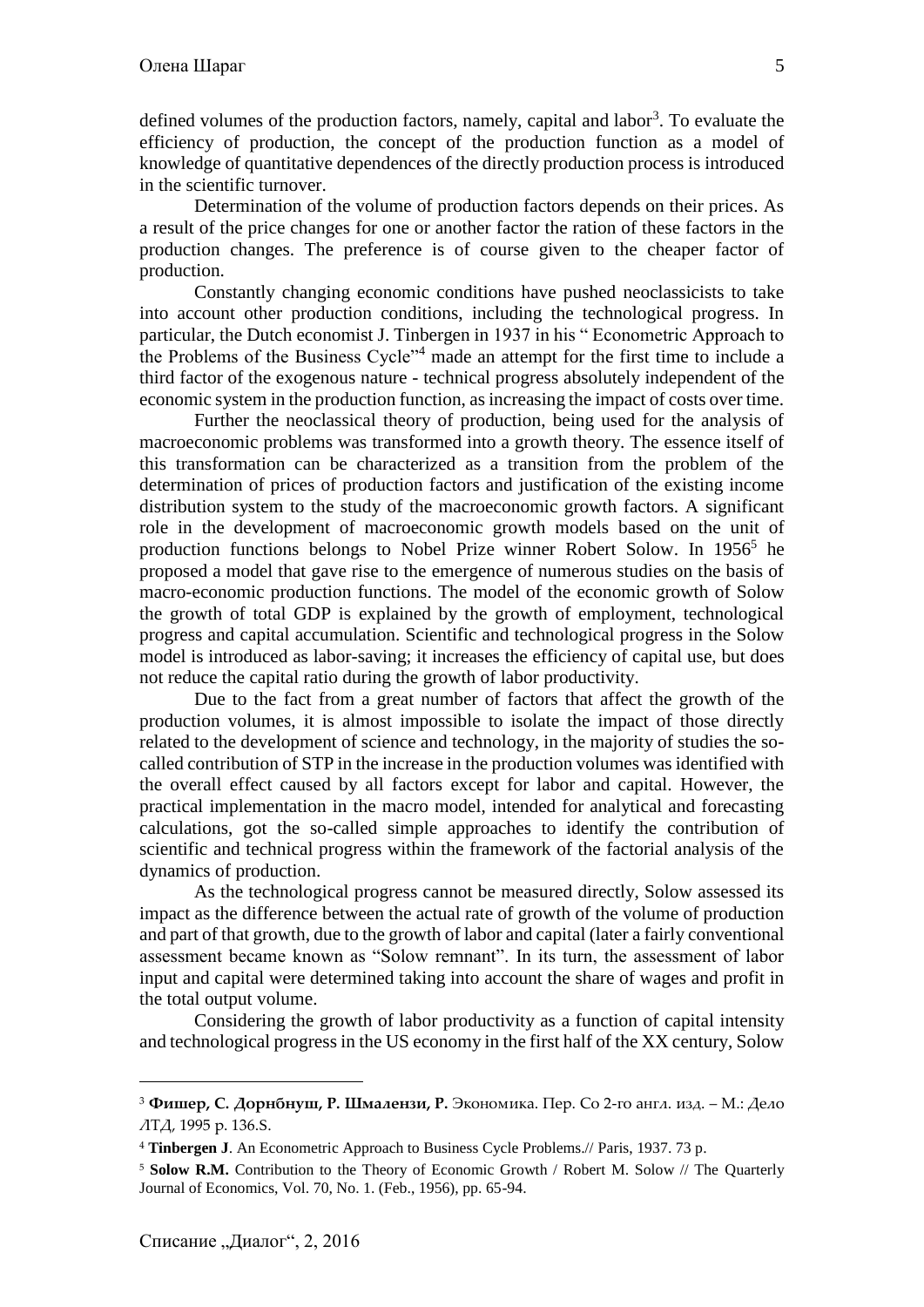made a conclusion that about 12.5% of labor productivity growth for the forty-year period is required to increase in the level of capital intensity, and 87.5% - "technical changes".

At different times, different economists evaluated the proportion of so-called "contributions" of capital, labor and technological progress in the economic growth (Table)

## **Table 1.**

| Interpretation of the contribution of main factors of production in the US |
|----------------------------------------------------------------------------|
| economic growth by different scientists <sup>6</sup>                       |

| Author             | Analyzed  | К  |    | Of technical |
|--------------------|-----------|----|----|--------------|
|                    | period    |    |    | progress     |
|                    | yy.       |    |    |              |
| Abramovitz, (1956) | 1869-1953 | 22 | 48 | 33           |
| Kuznets, (1971)    | 1889-1929 | 34 | 32 | 34           |
| Kendrick, (1961)   | 1889-1953 | 21 | 34 | 44           |
| Denison, (1962)    | 1909-1929 | 26 | 32 | 33           |
| Solow (1957)       | 1909-1949 | 21 | 24 | 51           |
| Denison, (1962)    | 1929-1957 | 15 | 16 | 58           |
| Kuznets, (1971)    | 1929-1957 | 8  | 14 | 78           |
| Kuznets, (1971)    | 1950-1962 | 25 | 19 | 56           |
| Kendrick (1961)    | 1948-1966 | 21 | 24 | 56           |
| Jorgenson,         | 1948-1979 | 12 | 20 | 69           |
| Gollop,            |           |    |    |              |
| and Fraumeni       |           |    |    |              |
| (1987)             |           |    |    |              |

The data of the Table shows that the technological progress is an important factor of the economic growth, which value increases according to the calculations of all the given authors throughout the XX century.

Thus, the Solow model shows that in the long-term period the production growth depends on the rate of the technological progress. It is this exogenous factor that can support the continuous growth of production, and hence the welfare of the population, expressed in the growth of output and per capita consumption.

However, numerous attempts to assess the qualitative component of the economic growth under the guise of NTP contribution using the unit of production function can be hardly considered successful. In general, as all the models used in micro- and macroeconomics the model of the production function is based on the methodology intended to be limited by the quantitative analysis of external relations without raising the question of quality content. From this point of view, the only type of relations, existing between the production elements shall be the functional ratio. A distinctive feature is the extensive use of mathematical logic.

Next increased attention to the quality of economic growth coincided with the period of 70-ies of XX century, but this time a special interest in the problem was showed by Soviet economists, who by that time formed a sense of the gap between the rapid

<sup>6</sup> **[Rosenberg,](http://www.amazon.com/s/ref=dp_byline_sr_book_1?ie=UTF8&field-author=Nathan+Rosenberg&search-alias=books&text=Nathan+Rosenberg&sort=relevancerank) N., [Landau](http://www.amazon.com/s/ref=dp_byline_sr_book_2?ie=UTF8&field-author=Ralph+Landau&search-alias=books&text=Ralph+Landau&sort=relevancerank) R., [Mowery](http://www.amazon.com/s/ref=dp_byline_sr_book_3?ie=UTF8&field-author=David+Mowery&search-alias=books&text=David+Mowery&sort=relevancerank) D.** Technology and the Wealth of Nations Paperback. Stanford University Press – October 1, 1992. 460 p.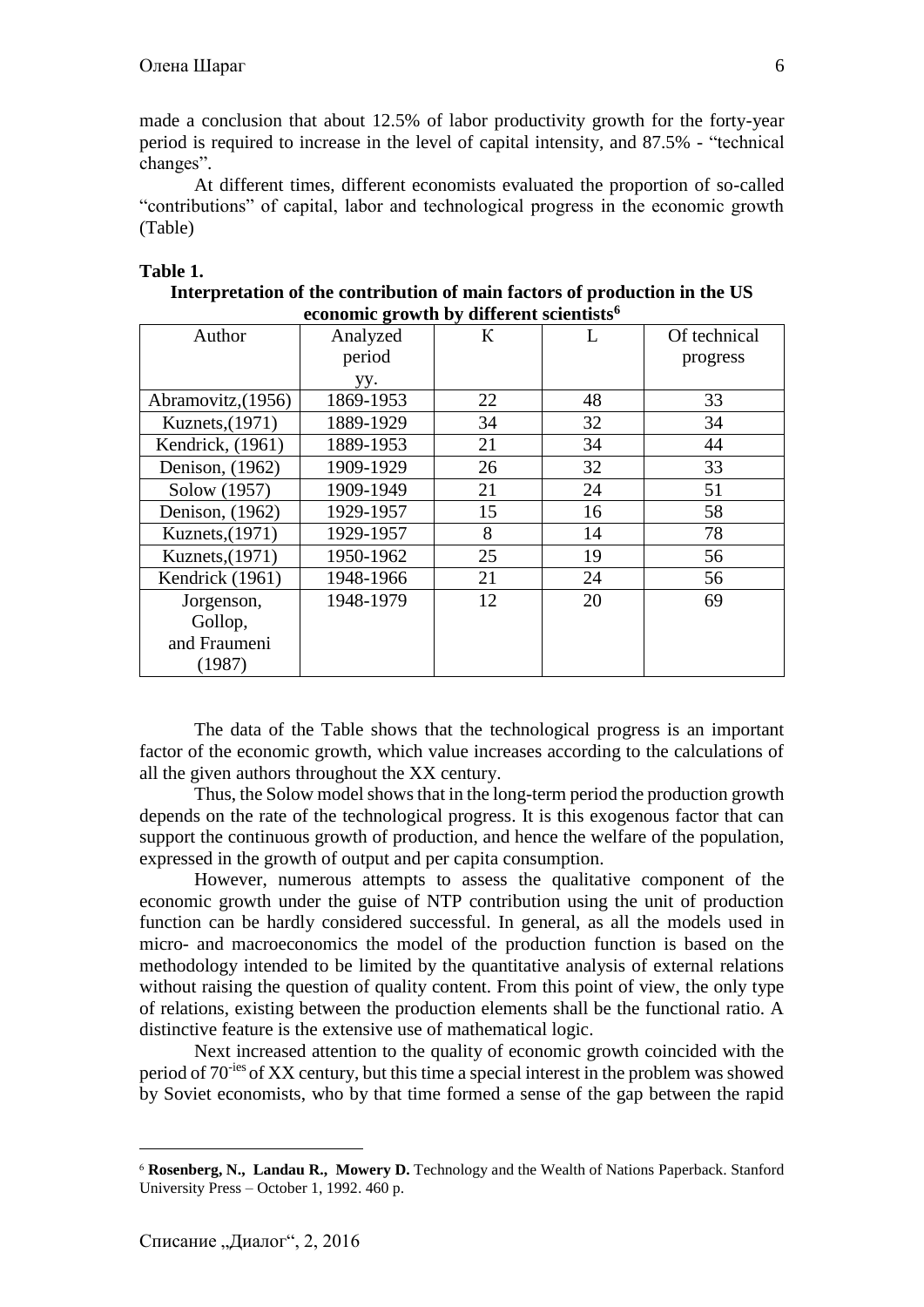growth of labor productivity in the socialist economy, and low level of the intuitively understood production efficiency.

In the Soviet economic literature of that time the quality of the economic growth was often associated with the category of efficiency, sometimes talked about the intensification of production, while foreign economists talked about technological progress, total factor productivity, "Solow's remnant".

Despite a great number of publications on the issue of efficiency, the discussion is hardly complete. The reason for this is commitment to the concept of pre-emptive increase in the production of the production means (manufacturing producing investment goods), which was the basis for planning the Soviet economy since the 20s.

# **3. Quality of the Economic Growth in Ukraine**

Having systematized different theoretical approaches about the quality of the economic growth, we can conclude that at the present stage of development of the Ukrainian economy, there are a lot of conflicting tendencies in the dynamics of the main indicators of the social production effectiveness. This concept is used in this paper to reflect the impact of all the quality parameters on the economic growth.

| т годиситну ани сарнагтарог-гано нг 2000-2014 |               |                  |               |                  |  |  |  |
|-----------------------------------------------|---------------|------------------|---------------|------------------|--|--|--|
|                                               | Labour        | The rate of      | Capital-labor | The rate of      |  |  |  |
|                                               | productivity, | growth (decline) | plant and     | growth           |  |  |  |
| Year                                          | GDP / busy    | in               | equipment /   | (decrease) in    |  |  |  |
|                                               | Thousand      | productivity,%   | busy          | capital-labor,%  |  |  |  |
|                                               | UAH/          | to previous year | Thousand /    | to previous year |  |  |  |
|                                               | person        |                  | <b>UAH</b>    |                  |  |  |  |
|                                               |               |                  |               |                  |  |  |  |
| 2000                                          | 8,73          | 100              | 41,08         | 100              |  |  |  |
| 2001                                          | 10,57         | 121,1            | 45,83         | 111,5            |  |  |  |
| 2002                                          | 11,65         | 110,2            | 48,02         | 104,8            |  |  |  |
| 2003                                          | 13,75         | 118,0            | 50,89         | 105,8            |  |  |  |
| 2004                                          | 17,61         | 128,0            | 56,22         | 110,5            |  |  |  |
| 2005                                          | 22,11         | 125,5            | 61,71         | 109,8            |  |  |  |
| 2006                                          | 27,25         | 123,2            | 75,68         | 122,6            |  |  |  |
| 2007                                          | 35,93         | 131,8            | 97,93         | 129,4            |  |  |  |
| 2008                                          | 47,24         | 131,4            | 150,18        | 153,4            |  |  |  |
| $2008$ р. в $\%$                              |               |                  |               |                  |  |  |  |
| до 2000 р.                                    | 541,1         |                  | 365,2         |                  |  |  |  |
| 2009                                          | 46,90         | 99,3             | 193,33        | 128,5            |  |  |  |
| 2010*                                         | 56,27         | 120              | 346,65        | 179,3            |  |  |  |
| 2011*                                         | 67,60         | 120,1            | 384,63        | 110,9            |  |  |  |
| 2012*                                         | 72,93         | 107,9            | 474,94        | 123,5            |  |  |  |
| 2013*                                         | 75,86         | 104,0            | 538,53        | 113,4            |  |  |  |
| 2014*                                         | 87,80         | 115,7            | 760,90        | 141,3            |  |  |  |
| 2014 р. в %                                   |               |                  |               |                  |  |  |  |
| до 2008 р.                                    | 185,9         |                  | 506,6         |                  |  |  |  |
| 2014 р. в %                                   |               |                  |               |                  |  |  |  |
| до 2000 р                                     | 1005,7        |                  | 1852,2        |                  |  |  |  |

#### **Table 2.**

**Productivity and capital labor-ratio in 2000-2014**

Source: [http://www.ukrstat.gov.ua.](http://www.ukrstat.gov.ua/)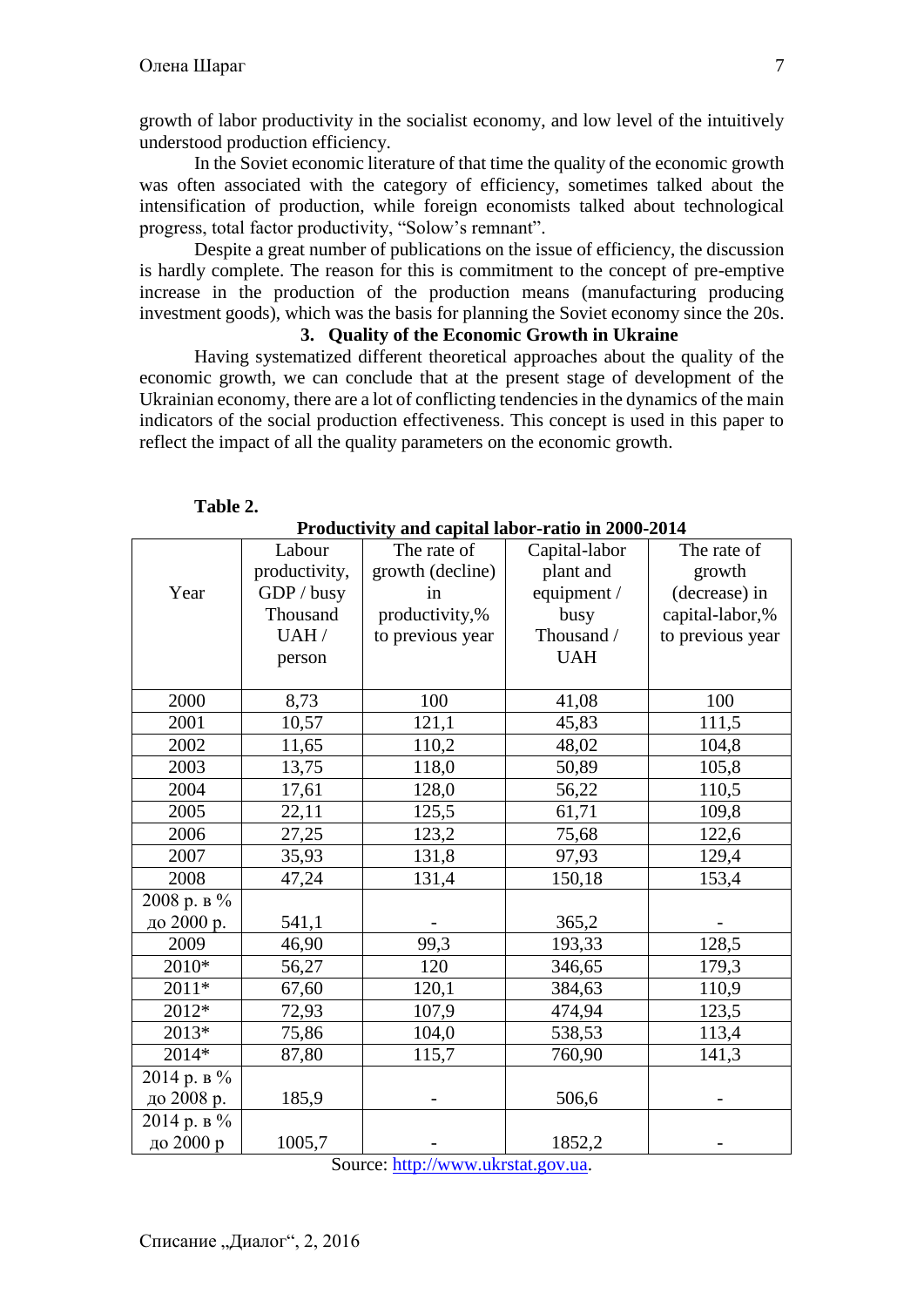The data of the Table shows that the productivity and capital-labor ratio grow in the dynamics. Usually, a sharp increase in the capital-labor ratio is characteristic of the stage of the NTP implementation, when new types of equipment with high unit power and technological systems contributing to the further mechanization of labor are implemented in the production on a large scale. In this case the capital-labor ratio shall exceed the rate of capital-labor, which eventually causes the growth of the capital productivity. The economy of Ukraine is characterized by high growth in capital-labor. In 2014 in comparison with 2000 it increased by 18.5 times, labor productivity - by 10 times. Alongside with that the given data certify the violation in rations between the growth in labor productivity and capital-labor ratio, when the latter is growing faster than productivity. Such growth has been especially observed since 2008. Such a tendency certifies declining efficiency and low quality of the economic growth.

Figure 1 is a proof of the fact that the capital-labor ratio may grow under the terms and conditions of the scientific and technological involution (reducing the rate of accumulation, degradation of fixed capital).

### **Figura 1. Gross Fixed Capital Formation in % to GDP and the Degree of Depreciation of Fixed Assets in 2000-2013<sup>7</sup>**



#### Source: [http://www.ukrstat.gov.ua.](http://www.ukrstat.gov.ua/)

This indicates that the qualitative state and the effective use of the equity capital in the Ukrainian economy in most cases do not meet the requirements of the technical progress, and do not provide competitiveness. The result is a decline in the level of capital productivity and capital utilization. Capital productivity in Ukraine has been steadily declined since 60-ies of XX century, and capital intensity grew accordingly. This tendency continues up till now (Table).

<sup>7</sup> State Statistics Service of Ukraine [E-resource] – Access mode: [http://www.ukrstat.gov.ua.](http://www.ukrstat.gov.ua/)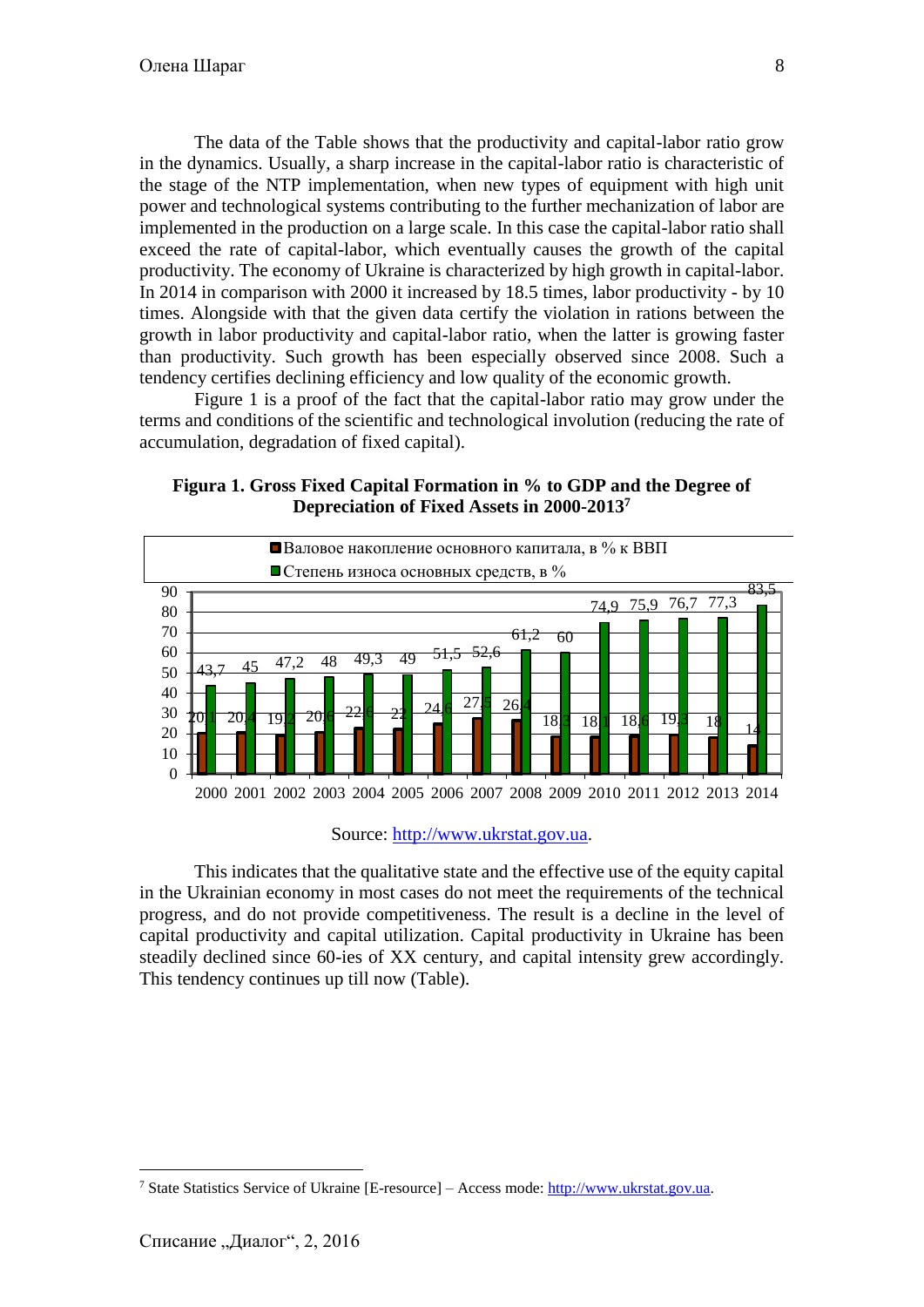## **Table 3.**

|  | Changes in Capital Intensity as a Whole in the Economy of Ukraine |  |  |
|--|-------------------------------------------------------------------|--|--|
|  |                                                                   |  |  |

|      | <b>GDP</b>   | <b>GDP</b>  | The cost of  | The rate of | GDP for | The       |
|------|--------------|-------------|--------------|-------------|---------|-----------|
|      | at current   | growth      | fixed assets | growth of   | hryvnia | capital   |
|      | prices, mln. | rate in% to | (mln. UAH.   | fixed       | fixed   | intensity |
|      | UAH.         | the         | at current   | assets as%  | assets, | of        |
| Year |              | previous    | prices)      | of          |         | productio |
|      |              |             |              |             | cop.    |           |
|      |              | year        |              | previous    |         | n, UAH    |
|      |              |             |              | year        |         |           |
| 2000 | 176128       | 100         | 828822       | 100         | 21,3    | 4,71      |
| 2001 | 211175       | 119,9       | 915477       | 110,4       | 23,1    | 4,34      |
| 2002 | 234138       | 110,9       | 964814       | 105,4       | 24,3    | 4,12      |
| 2003 | 277355       | 118,4       | 1026163      | 106,3       | 27,0    | 3,70      |
| 2004 | 357544       | 128,9       | 1141069      | 111,2       | 31,3    | 3,19      |
| 2005 | 457325       | 127,9       | 1276202      | 111,8       | 35,8    | 2,80      |
| 2006 | 565018       | 123,5       | 1568890      | 122,9       | 36,0    | 2,78      |
| 2007 | 751106       | 132,9       | 2047364      | 130,5       | 36,7    | 2,73      |
| 2008 | 990819       | 131,9       | 3149627      | 153,8       | 31,5    | 3,17      |
| 2009 | 947042       | 95,6        | 3903714      | 123,9       | 24,3    | 4,12      |
| 2010 | 1079346      | 113,9       | 6648861      | 170,3       | 16,2    | 6,16      |
| 2011 | 1299991      | 120,4       | 7396952      | 111,2       | 17,6    | 5,70      |
| 2012 | 1404669      | 108,0       | 9148017      | 123,6       | 15,4    | 6,51      |
| 2013 | 1465198      | 104,3       | 10401324     | 113,7       | 14,1    | 7,10      |
| 2014 | 1586915      | 108,3       | 13752117     | 132,2       | 11,5    | 8,66      |

Source: [http://www.ukrstat.gov.ua.](http://www.ukrstat.gov.ua/)

The ration between the growth of production, fixed assets and capital productivity in Ukraine was uniquely. In general, during 2000-2014, GDP growth amounted to 88.2%, the growth of fixed assets - 105.3%, and capital productivity was 53.9%. The reduced capital productivity had a negative impact on GDP growth and an increase in the volume of fixed assets. It can be concluded from the table that for 2000- 2014 fixed assets outpaced the growth of production, and capital productivity declined, "eating" almost all of the growth associated with an increase in the fixed assets. In general, for the entire studied period the capital intensity increased by 2 times, amounting to UAH 4.7 in 2000 and 8.66 – in 2014.

Table 4 shows the calculations of the National Institute for Strategic Studies of Ukraine regarding the contribution of production factors to GDP growth. The calculations were made on the basis of the production function of Cobb-Douglas, identified on the official statistics of Ukraine and transferred to the measurement of the rate of growth when taking the logarithm and derivatives.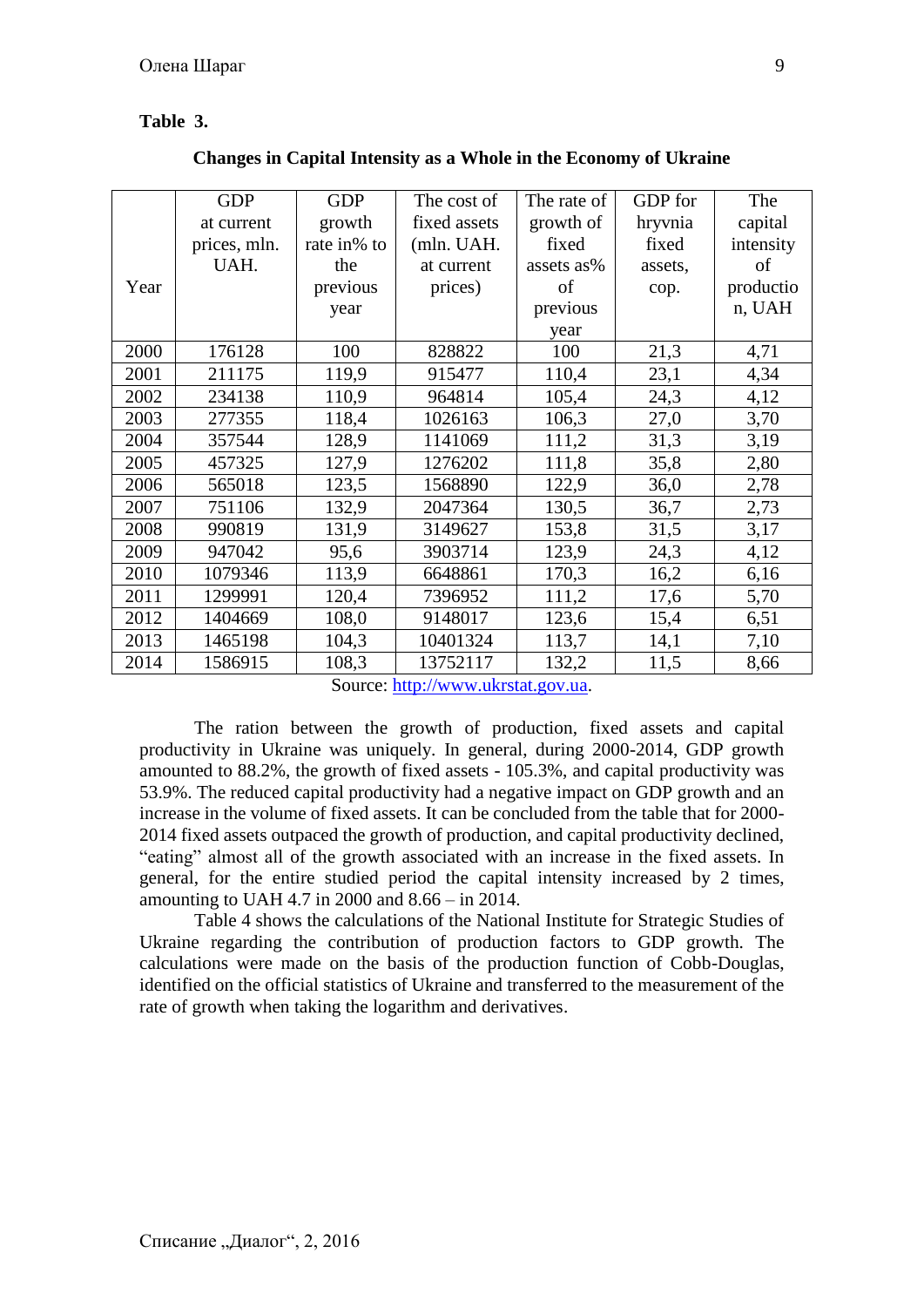| % growth                                                                    |                |           |            |                 |                |  |  |
|-----------------------------------------------------------------------------|----------------|-----------|------------|-----------------|----------------|--|--|
| Year                                                                        | <b>GDP</b>     | L         | K          | The             | The            |  |  |
|                                                                             | growth rate    |           |            | contribution of | contribution   |  |  |
|                                                                             |                |           |            | production      | of scientific- |  |  |
|                                                                             |                |           |            | technology      | technological  |  |  |
|                                                                             |                |           |            |                 | progress (for  |  |  |
|                                                                             |                |           |            |                 | Solow)         |  |  |
| 2000                                                                        | 5,9            | 3,4276    | 10,7094    | $-2,7206$       | $-5,4963$      |  |  |
| 2001                                                                        | 9,2            | 17,711    | $-2,0472$  | $-0,8931$       | $-5,5608$      |  |  |
| 2002                                                                        | 5,2            | 10,637    | $-4,1945$  | 1,3042          | $-2,5466$      |  |  |
| 2003                                                                        | 9,6            | 0,7728    | 11,1237    | 0,7959          | $-1,4806$      |  |  |
| 2004                                                                        | 12,1           | $-5,1965$ | 22,7859    | $-3,3034$       | $-2,1759$      |  |  |
| 2005                                                                        | 2,7            | 14,0996   | $-9,8575$  | 2,733           | $-4,2352$      |  |  |
| 2006                                                                        | 7,3            | 17,2466   | $-7,4217$  | 3,2067          | $-5,7315$      |  |  |
| 2007                                                                        | 7,9            | 3,0038    | 7,5828     | 1,0357          | $-3,7223$      |  |  |
| 2008                                                                        | 2,3            | 4,7597    | 4,8614     | $-1,6629$       | $-5,6582$      |  |  |
| 2009                                                                        | $-14,8$        | 9,4899    | 20,0633    | 2,0848          | $-6,3114$      |  |  |
| 2010                                                                        | 4,1            | $-5,8037$ | 15,385     | $-2,3826$       | 3,0986         |  |  |
| 2011                                                                        | 5,2            | 0,9797    | 7,2779     | $-0,0232$       | $-3,0343$      |  |  |
| 2012                                                                        | 0,2            | 14,7276   | $-11,1266$ | $-0,0233$       | $-3,3777$      |  |  |
| 2013                                                                        | $-0,4$         | 9,2992    | $-7,736$   | 0,01            | $-1,96$        |  |  |
| 2014                                                                        | $\overline{2}$ | 0,32181   | 3,0089     | 0,01            | $-1,327$       |  |  |
| Source: http://www.niss.gov.ua/content/articles/files/Prognoz2014-70261.pdf |                |           |            |                 |                |  |  |

# **Table 4. Contribution of the Costs of Production Factors in the GDP growth of Ukraine,**

The data are rather sad and disturbing. The average contribution of STP for 15 years is negative and amounts to -3.7%. This certifies that the financing of scientific and technical work is extremely low. According to the research of many scientists, to maintain the pace of scientific and technical progress at least at a constant (zero or positive) the level, it is necessary to maintain the level of financing of the STP

(scientific and technological progress) at least 2.0%, and for its growth - 3.0% or more.



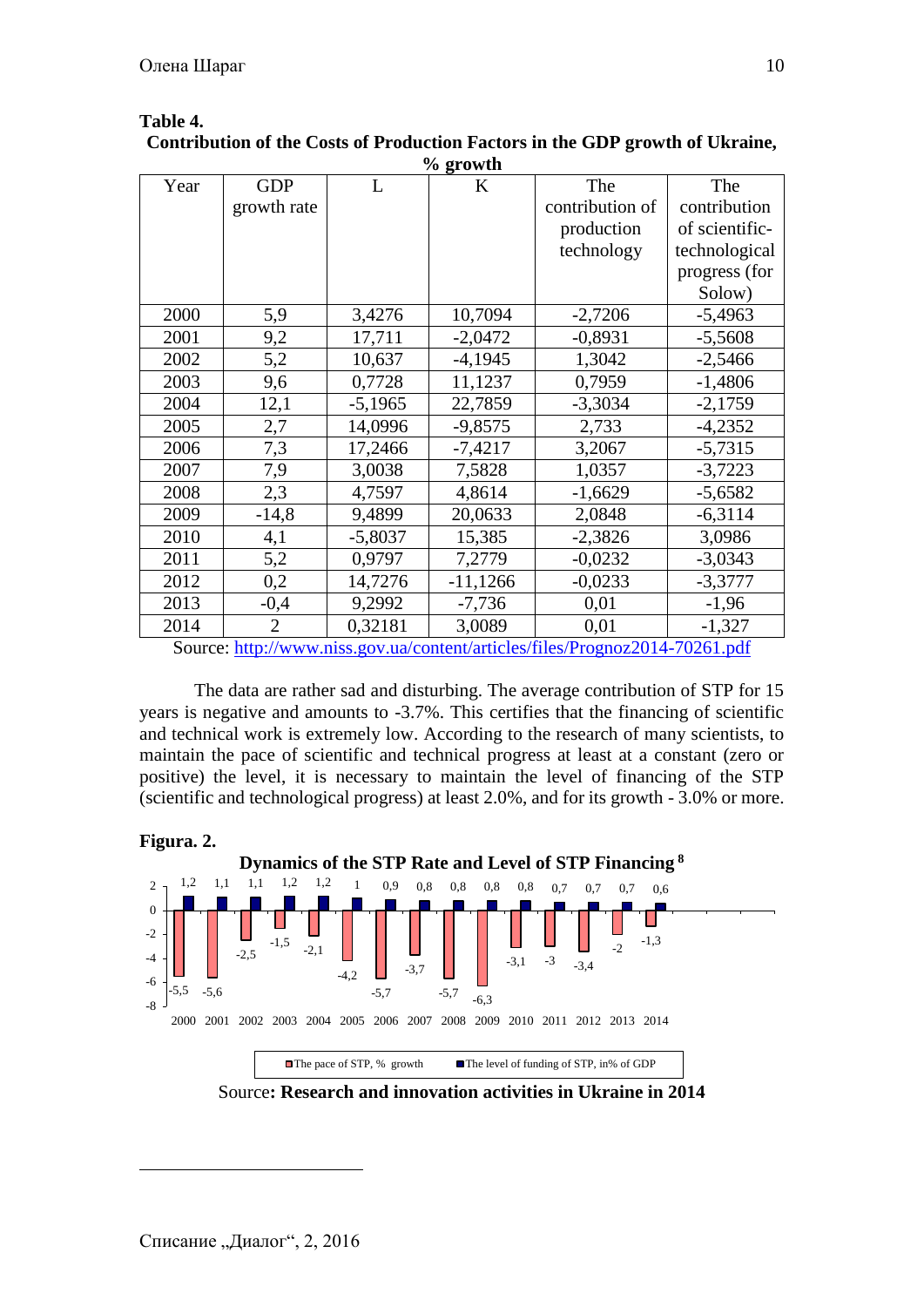Thus, we can conclude that under the terms and conditions of slow technological progress decline in capital productivity and consequently increase in the capital intensity is connected with the law of declining capital productivity.

The given calculations, made according to the Ukrainian statistics data, correlate with the theoretical positions expressed by P.A. Samuelson and W.D. Nordhaus. They believed that in the United States in XX century "instead of steady increase, which can be predicted on the basis of the law of declining capital productivity with a constant technology, in fact, there was a decrease in capital intensity. But since 1950 the situation has changed somehow"<sup>9</sup>. In this case "population and the labor force was increased, but at a more moderate pace than the capital, causing thus, capital deepening"<sup>10</sup>. In this case Capital Deepening shall mean the increase in the capital volume by more significant rates than the growth of population and labor force, that is - the capital-labor ratio at constant technology. The fixed capital in the US has increased over the century by almost 10 times the number of employees - by 3 times. As a result, the capital-labor ratio increased approximately y three times. In this case the volume of production has grown faster than the fixed assets and number of employees and capital intensity decreased, and labor productivity increased. An outpacing growth in production in comparison with the growth of the basic factors of production - labor and capital is connected with the factor of scientific and technological progress.

Thus, this study gives an opportunity to make some conclusions.

The theoretical analysis and practice indicates that the quality of the economic growth under the modern conditions is a complex and multifactorial function, which expresses its dependence on the quality of technical and technological factors of the production process, determining the level of intensity of the economic growth. The main factor of the economic growth quality is a scientific and technological progress and scientific and technical level of the society development determined by it. Ukraine by this indicator lags far behind other countries.

\*

In general, the Ukrainian economy is facing serious problems that can be solved only by increasing the efficiency and by increasing the labor and capital returns. This requires the activation of the introduction of innovation materials, technologies, management, as well as the promotion of entrepreneurial activity.

 $\overline{a}$ 

<sup>9</sup> **Самуельсон, Пол А. Нордхауз, Вильям Д.** Экономика. М.:Бином Кио Рус, 1997.

<sup>10</sup> The same